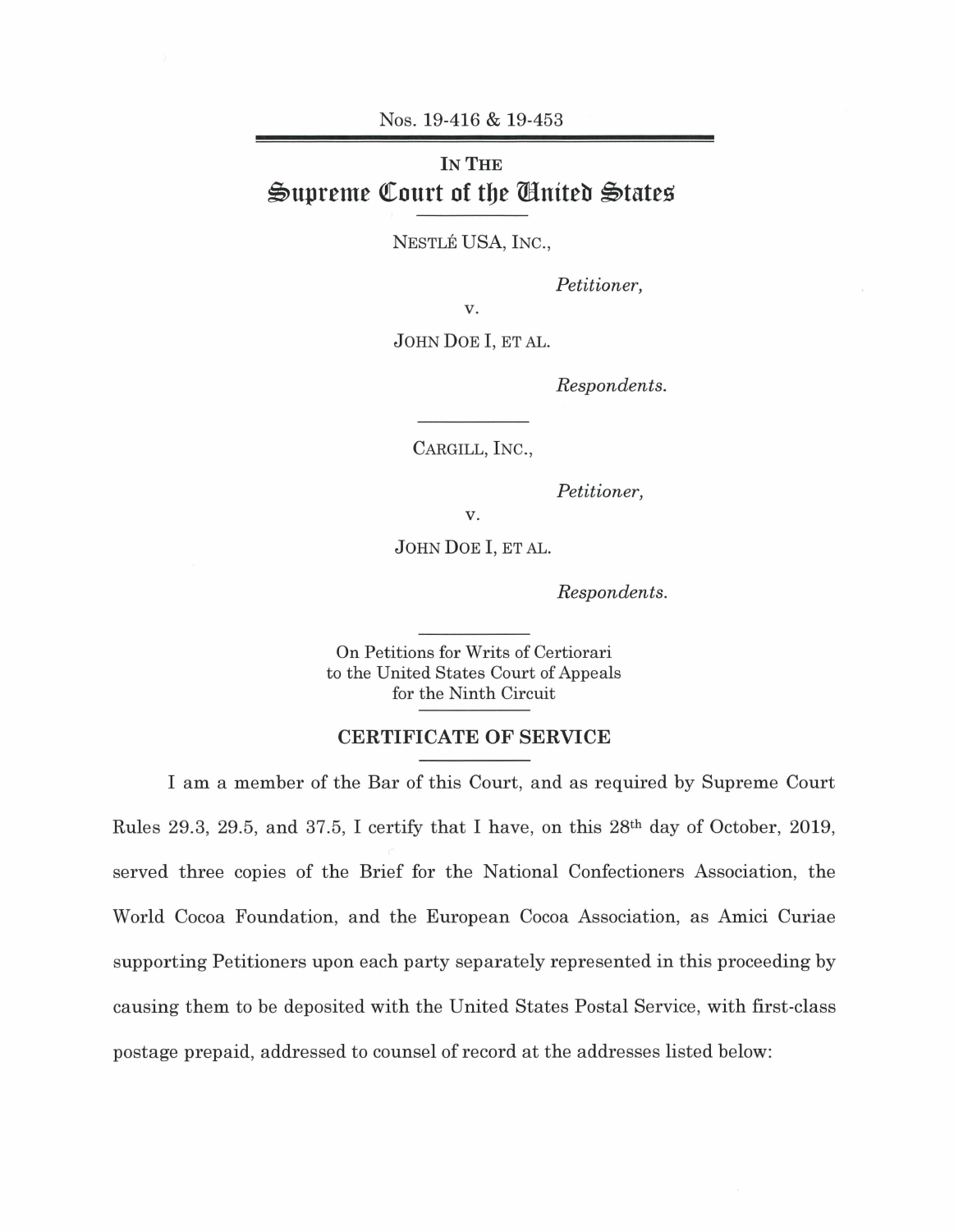Neal Kumar Katyal Hogal Lovells US LLP 555 Thirteenth St., N.W. Washington, D.C. 20004 (202) 637-5528 *Neal.katyal@hoganlovells.com* 

*Counsel of Record for Petitioner Nestle USA, Inc.* 

Andrew John Pincus Mayer Brown LLP 1999 K Street, N.W. Washington, D.C. 20006 (202) 263-3220 *apincus@mayerbrown.com* 

*Counsel of Record for Petitioner Cargill, Incorporated* 

Paul Lindsey Hoffman Schonbrun Seplow Harris & Hoffman LLP 200 Pier Ave. Ste. 226 Hermosa Beach, CA 90254 (310) 717-7373 *hoffpaul@aol.com* 

## *Counsel of Record for Respondents John Doe I, et al.*

I further certify that, pursuant to Supreme Court Rule 29.3, I have caused electronic copies of the brief to be served on the parties at the email addresses listed above.

I further certify that all persons required to be served have been served.